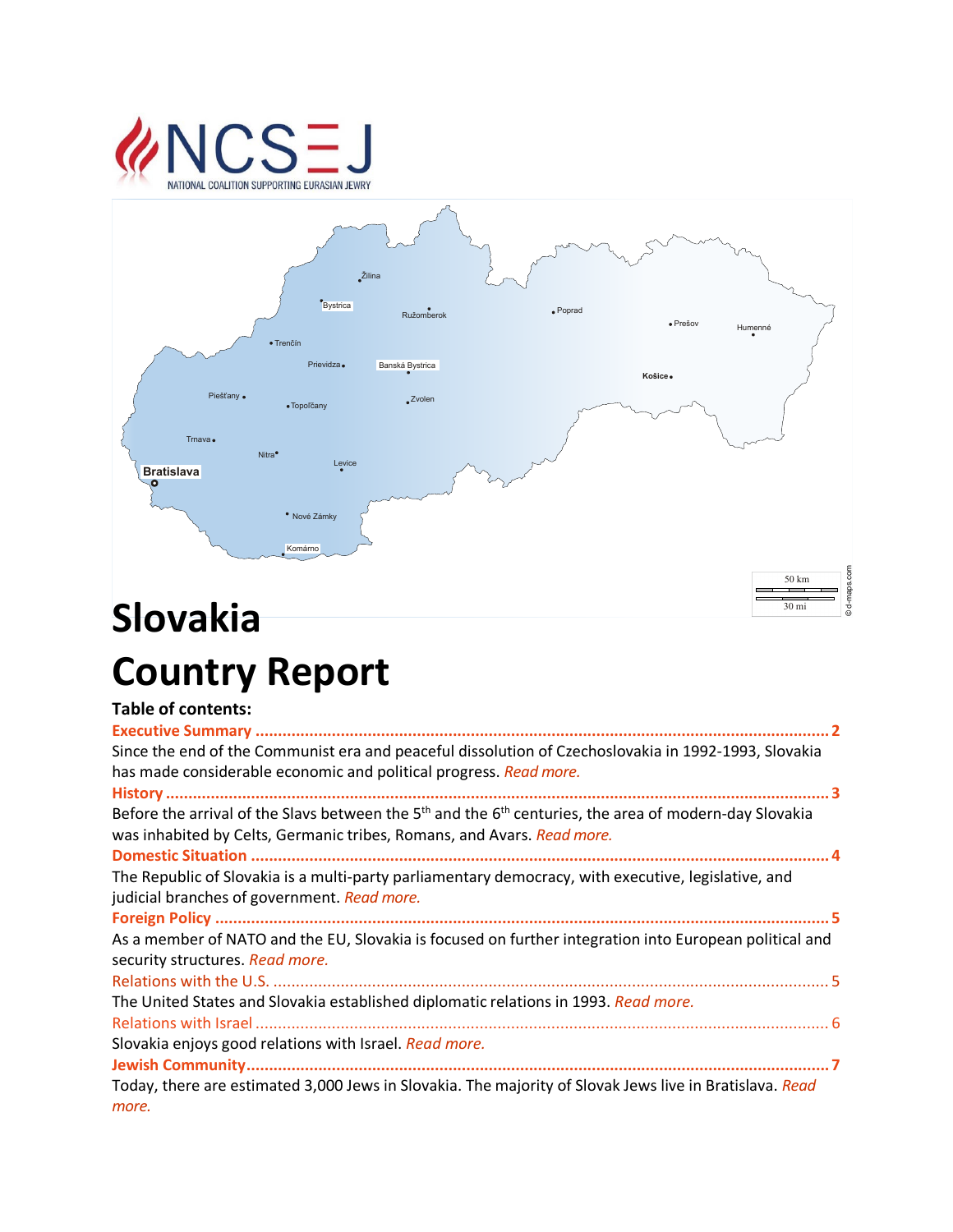#### **Executive Summary:**

*Since the end of the Communist era and the peaceful dissolution of Czechoslovakia in 1992-1993, Slovakia has made considerable economic and political progress. Slovakia now has a high-income market economy and a high Human Development Index.*

*The country joined NATO and the European Union in 2004. Slovakia is focused on further integration into European political and security structures.* 

*A landlocked country in Central Europe, Slovakia borders the Czech Republic, Austria, Poland, Hungary, and Ukraine. The country has generally good relations with all its neighbors; however, Slovakia's relations with Hungary are relatively strained due to the status of the Hungarian minority.*

*In 2014, Slovakia, as part of the Visegrad Group, reluctantly declared its support for Ukraine's sovereignty and territorial integrity; however, the country's individual stance on the issue was ambiguous. Moreover, Slovakia maintains working relations with Russia, which provides Slovakia with up to 95% of its natural gas needs.*

*Slovakia maintains strong ties with the United States. The two countries cooperate in military and law enforcement areas. The U.S. also assists Slovakia in consolidating its progress and preserving its development.*

#### **Statistics:**

**Population:** 5,500,000 (July 2015 est.)

**Size:** 49,035 sq km

**Capital**: Bratislava

**Major cities**: Košice, Prešov, Žilina, Banská Bystrica

**Jewish population**: 6,000 (Right of Return)

**Head of State**: President Zuzana Caputova

**Prime Minister**: Eduard Heger

**Foreign Minister**: Ivan Korcok

**Ambassador to United States**: Peter Kmec

**U.S. Chargé d'Affaires to Slovakia:** Bridget A. Brink

**Freedom House Rating**: Free

*Slovakia has positive relations with Israel and supports peace process in the Middle East.*

*The Slovak Jewish community is estimated at around 3,000 people mostly centered in Bratislava. Slovakia has many sites of Jewish interest; there are over 100 synagogues 700 Jewish cemeteries across the country.*

*There is no state discrimination against the Jewish community; however, the activity of far-right parties such as 'Kotleba – People's Party Our Slovakia' has made anti-Semitic rhetoric more common in Slovakia. Expressions of support for the World War II fascist Slovak state have also become significantly frequent.*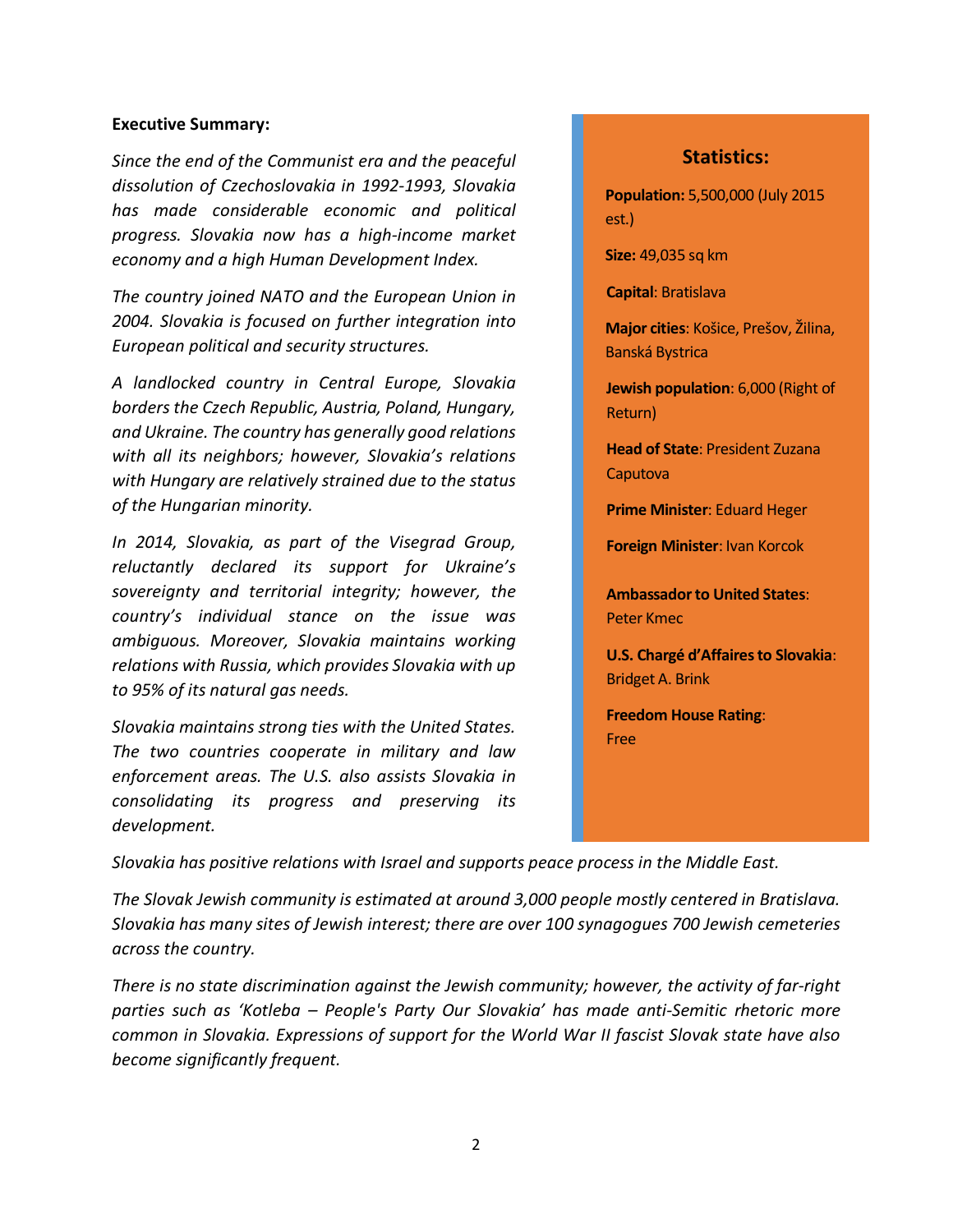#### **History:**

Before the arrival of the Slavs between the  $5<sup>th</sup>$  and the  $6<sup>th</sup>$  centuries, the area of modern-day Slovakia was inhabited by Celts, Germanic tribes, Romans, and Avars. The first Slav state was constructed in the 7th century, known as Samo's Empire. Samo's Empire also included Moravia and parts of Austria and Bohemia. The first real Slavic political unit in present-day Slovakia was the Great Moravian Empire, which also included parts of today's Czech Republic in the 9<sup>th</sup> century.

In the early 10<sup>th</sup> century, Germans and Magyars conquered the Slavs of the region and for the next thousand years Slovakia was under Hungarian rule as part of the Hungarian Kingdom.

The 13<sup>th</sup> century Tatar invasion resulted in great casualties in central Slovakia. The Tatar troops also looted the whole southwestern Slovakia and left the country in famine.

The 16<sup>th</sup> century Ottoman invasion of Europe forced the Hungarians to move their royal seat to Pozsony (present-day Bratislava). As a part of Hungarian Kingdom, Slovakia became a part of the Habsburgs Monarchy and remained so until the disintegration of the Austro-Hungarian Empire in 1918.



Czechoslovakia was officially created in 1918 in Prague by merging Slovakia with Czech lands.



In March 1939, Slovakia proclaimed its independence as a Nazi puppet state while a part of the country was annexed by Hungary.

The victorious Allied powers reinstated Czechoslovakia in 1945 to the country's pre-wae boundaries. As for the government, the 1946 elections brought the Communist Party of Czechoslovakia to power.

In the 1960s, the First Secretary of the Communist Party of Czechoslovakia Alexander Dubcek, attempted to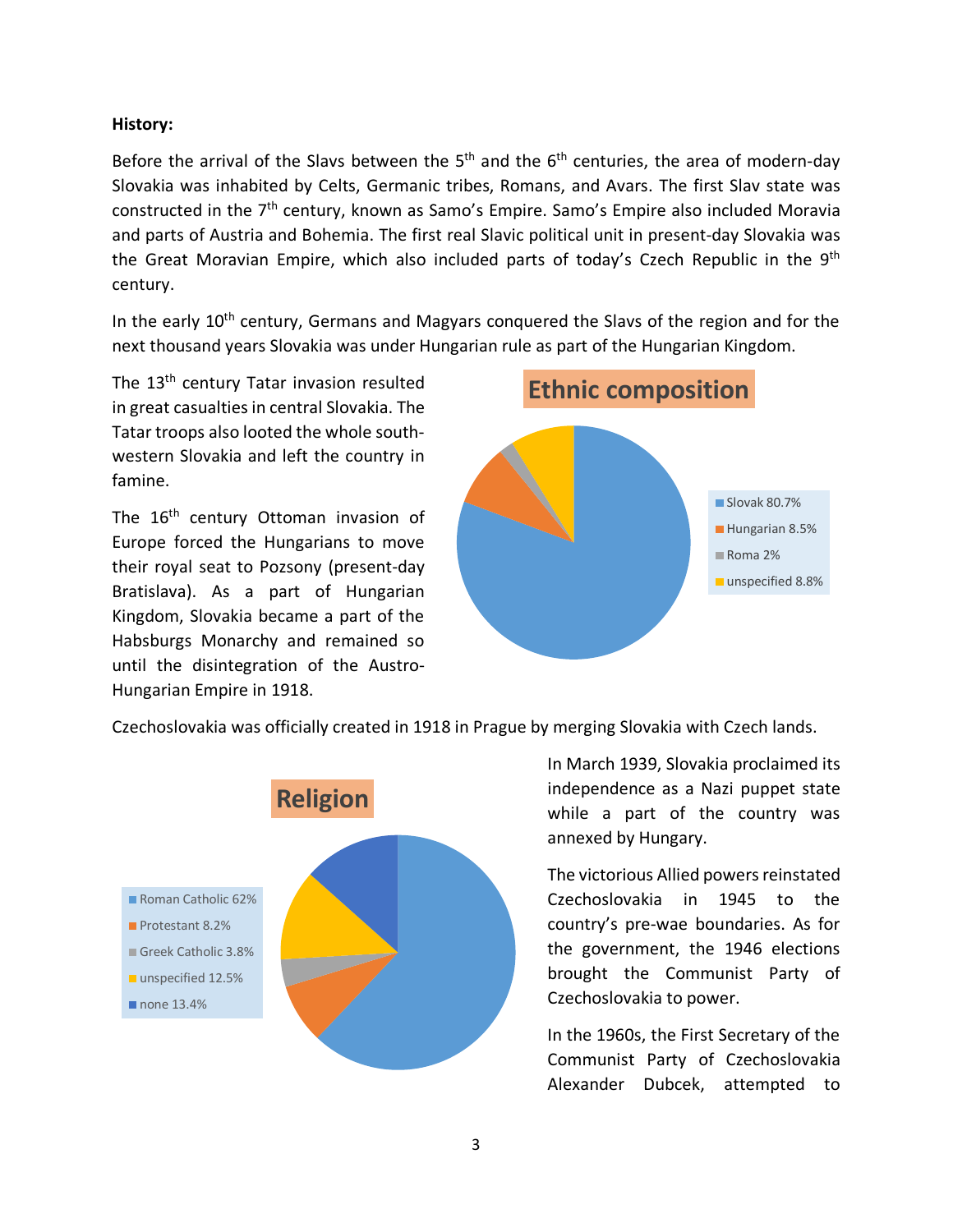liberalize the communist regime in the country; however, his attempts, known as the "Prague Spring", were suppressed by the Soviet invasion in 1968.

The communist government of Czechoslovakia resigned in November 1989 after a week of demonstrations known as the Velvet Revolution. The Czech Republic and Slovakia separated in 1993, in what became known as the Velvet Divorce, and Slovakia finally became independent. In 2004, Slovakia became a member of both the European Union and NATO.

#### **Political Situation:**

The Republic of Slovakia is a multi-party parliamentary democracy, with executive, legislative, and judicial branches of government. Legislative power is vested in the 150-seat unicameral parliament. Executive power is exercised by the government led by the Prime Minister. The President is the head of the state and the formal head of the executive

The President of the country is elected by the people for a term of five years and can be reelected once. Andrej Kiska has been the President of Slovakia since June 2014 when he defeated the country's Social Democratic Prime Minister, Robert Fico.

According to Slovak law, the President appoints the Prime Minister. The new Prime Minister recommends the Ministers of the Cabinet to the president who later appoints them to position. Prime Minister is accountable to the National Council and should maintain its confidence. Robert Fico, a former member of the Communist party, has been serving as Prime Minister since 2006 with a short break in 2010-2011. His party, Smer-Social Democracy won the plurality of seats in the 2016 parliamentary elections.

The Slovak political scene is very diverse; among many other parties there are communist and nationalist parties as well. Old parties are frequently replaced or merged with newly-created ones.

In the 2016 elections, the far-right Slovak National Party (SNS), a previous Fico coalition partner, took 15 seats. As for the neo-Nazi People's Party Our Slovakia (LSNS), led by Marian Kotleba, it is in parliament for the first time with 14 seats

#### **Economic Situation:**

Slovakia is the 63<sup>rd</sup> largest market economy by nominal GDP in the world. The country showed success in transitioning into a vibrant marketbased economy since the market liberalization in the 1990s. Slovakia has since joined the **Currency**: €0.88 = \$1 **GDP**: \$161 billion (2015 est.) **GDP per capita**: \$29,700 (2015 est.) **GDP Growth**: 3.6% (2015 est.)

Organization for Economic Co-operation and Development (OECD) and the World Trade Organization (WTO). It has also been one of the eurozone countries since 2009.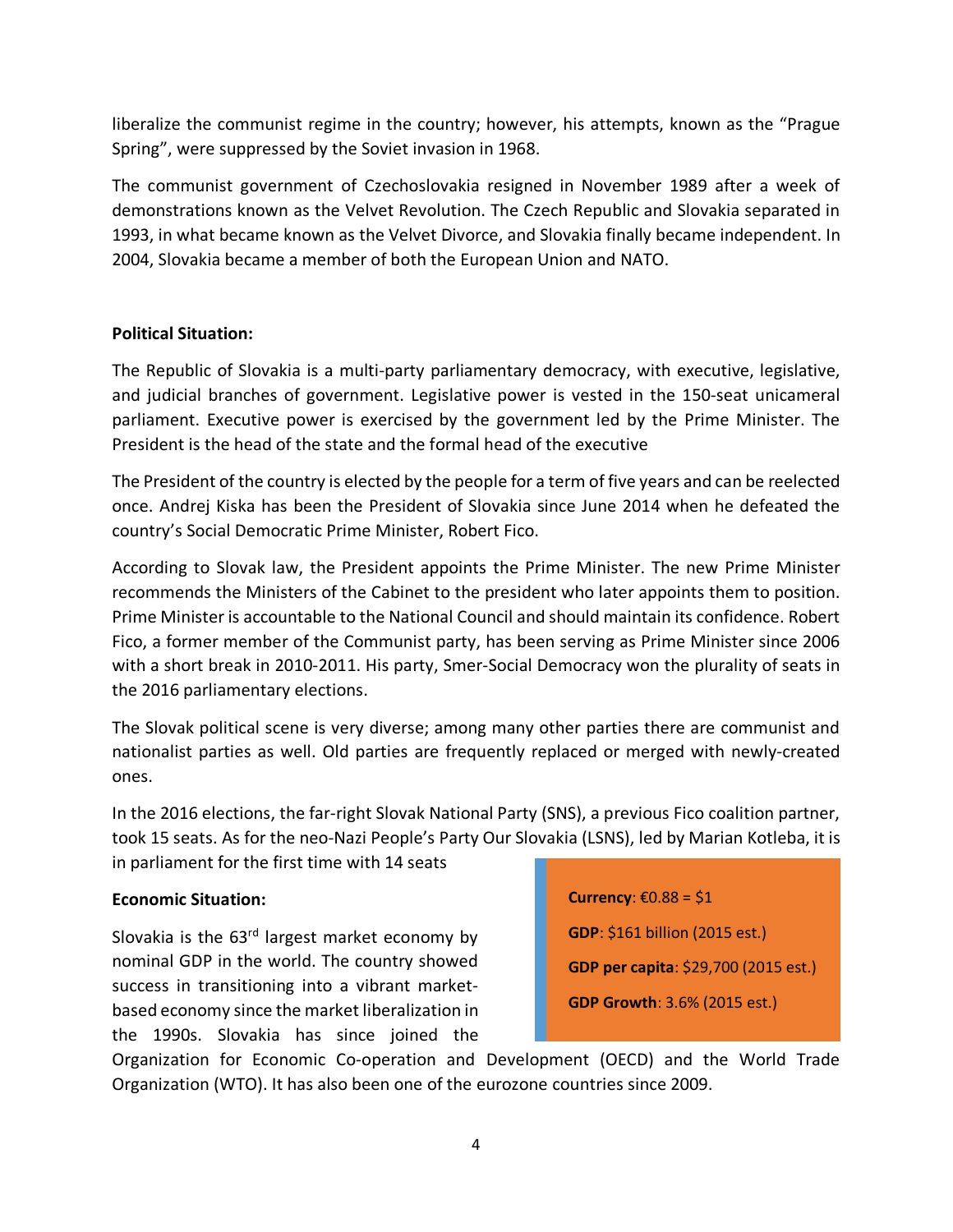Before the country reached current success, its economy had experienced setbacks. The initial period of transition from a planned economy to a free-market economy (1994-98) was slowed due to crony capitalism and other fiscal strategies of the government at the time. Under Prime Minister Mikuláš Dzurinda's (1998–2006) two governments policies of macroeconomic stabilization and market-oriented reforms were pursued. As a result of these and later reforms, foreign investment increased noticeably and almost the entire economy was privatized.

In 2007, Slovakia obtained a record-level GDP of 14.3% making it one of the highest GDP growths among the OECD and the EU member countries. For this achievement, the country's economy was even referred to as Tatra Tiger.

Today, exports make up about 93% of the Slovak GDP. The country's top exports are cars, vehicle parts, refined petroleum, video displays, and vehicle bodies.

Despite this, Slovakia's main economic problems remain the high unemployment rate, corruption, management of public finance, and labor freedom. All of these problems threaten the attractiveness of the Slovak market. On top of this, the energy sector is characterized by high costs and government intrusion.

#### **Foreign Policy:**

Since the Velvet Revolution, Slovaks have prioritized integration into European political and security structures. Slovakia joined NATO and the European Union in 2004 and is currently holding EU Presidency until the end of 2016. As a member of NATO and the United Nations, the Slovak military has been involved in peacekeeping operations in Afghanistan (ISAF), Kosovo (KFOR), Cyprus (UNFICYP), Middle East (UNTSO), Haiti (MINUSTAH), and others.

Slovakia has generally warm relations with its neighbors. The country has especially close ties with the Czech Republic, Poland, and Hungary as a member of the Visegrad Four, a regional cooperation group. Despite this, Slovakia's relations with Hungary are relatively strained due to the status of its Hungarian minority. Approximately 8.5% of the Slovak population is of Hungarian descent. In 2010, the Hungarian Parliament gave the ethnic Hungarians living in other countries the right to claim Hungarian citizenship. In response, the Slovak political forces denounced the move and initiated a law that deprived Slovak citizens of their citizenship if they take up another.

Slovakia is considered to have better relations with Russia than the Czech Republic. In 2008, Slovakia along with Russia opposed Kosovo's declaration of independence and refused to establish diplomatic relations with the newly-formed state.

Slovakia imports around 95% of its annual gas needs from Russia. In 2009, Slovak Prime Minister Fico unilaterally supported Russia in the Russian-Ukrainian gas dispute and accused Ukraine of being the one responsible for the disruption of supplies to the Slovak Republic.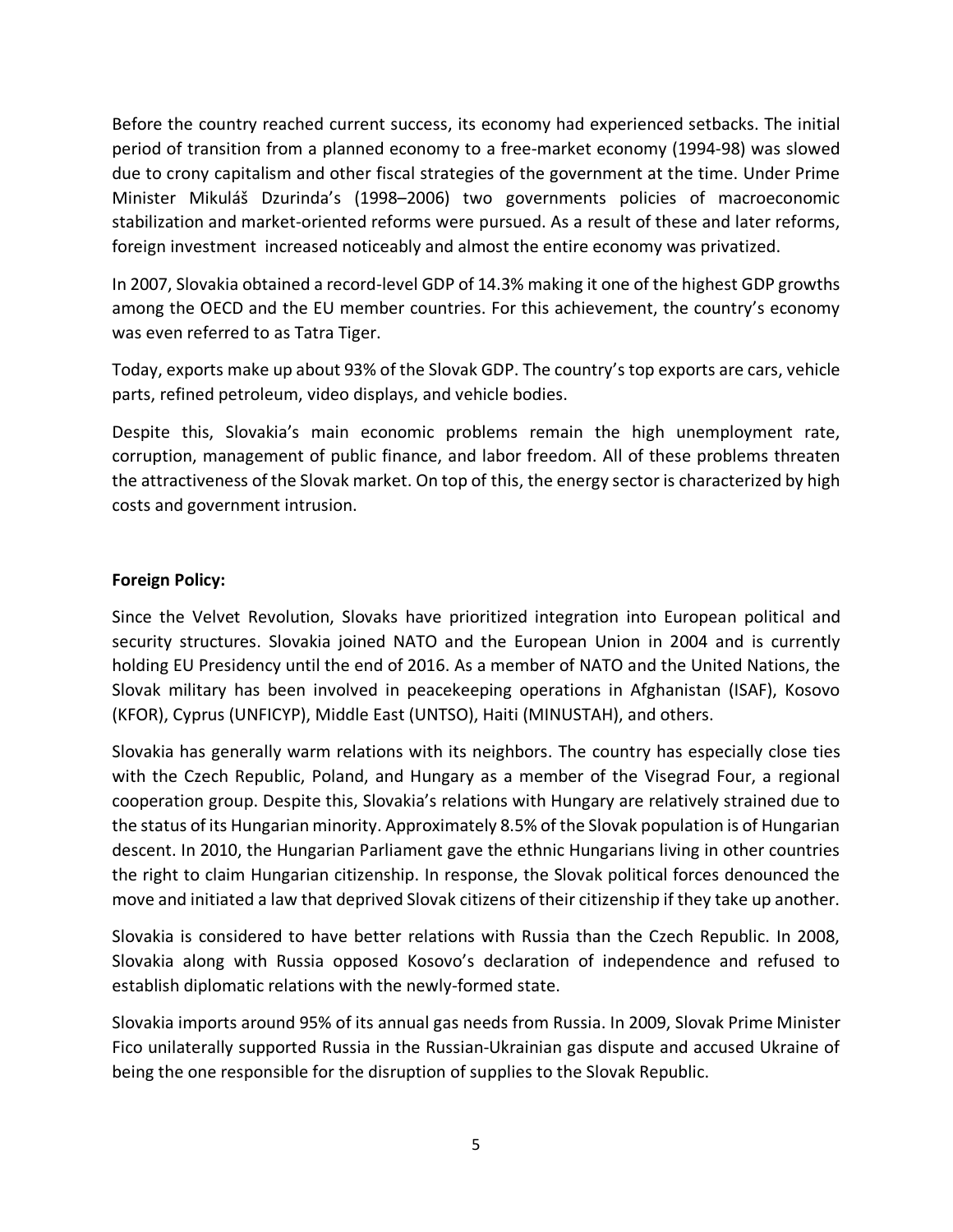In October 2014, Russia cut natural gas supplies to Slovakia by 50% as a response to Slovakia's move to supply natural gasto Ukraine, seen as an act of solidarity supporting Ukraine's territorial integrity after Russia's Gazprom stopped supplying Ukraine.

Similarly to the Czech Republic, Slovakia had an ambiguous stance on the Russian aggression in Ukraine. Prime Minister Robert Fico stated, "vain gestures for [the sake of] gestures" was not the reason for his being in politics as he addressed the importance of imposing sanctions on Russia. However, Slovakia officially rejected the Crimea Referendum in 2014 calling it illegal and illegitimate with Robert Fico's stating that Crimea became part of Ukraine through the Budapest memorandum in 1994.

### **Relations with the United States:**

Slovakia established diplomatic relations with the United States in 1993, following the split of Czechoslovakia into two independent republics. Since Slovakia gained independence from the Soviet regime, the two countries have deepened diplomatic relations and increased cooperation in military and law enforcement areas. As a part of bilateral relations with the U.S., Slovakia has contributed soldiers to the NATO-led International Security Assistance Force in Afghanistan (ISAF) and Kosovo Force (KFOR).

The U.S. provides assistance to Slovakia with the intention to encourage its modernization efforts and support regional stability. The U.S. helps Slovakia in strengthening its gains and retaining its development.

Slovakia is one of the 38 eligible countries for the U.S. Visa Waiver Program (VWP), meaning Slovak citizens are eligible for a visa-free entry into the United States for stays of up to 90 days.

The United States is one of Slovakia's top import partners. The most common U.S. export products to Slovakia are energy equipment, medical equipment and supplies, electronics, automotive parts and components, chemical products, and plastics. U.S. imports from Slovakia mainly consist of sport utility vehicles.

Among many areas of cooperation between the U.S. and the Czech Republic is cultural cooperation. In March 2001, the U.S. Commission for the Preservation of America's Heritage Abroad and the Slovak government signed an agreement protecting American cultural properties is Slovakia.

President George W. Bush visited Bratislava, Slovakia for the Slovakia Summit held in 2005.

President Ivan Gasparovic visited Washington, D.C. and met with President George W. Bush in the Oval Office in October 2008.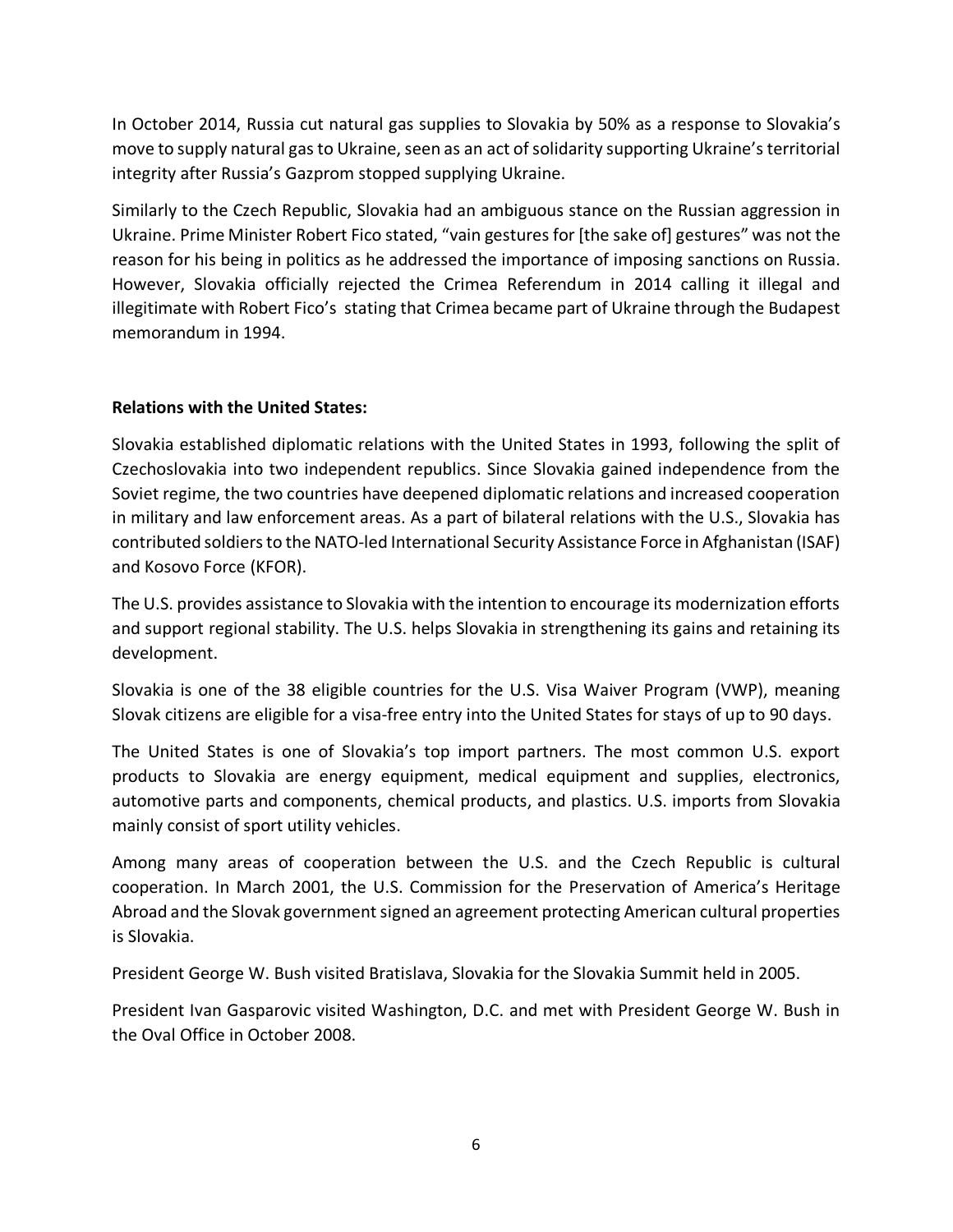#### **Relations with Israel:**

In 1947, Czechoslovakia, along with 33 other countries, voted in favor of the United Nations partition resolution proposing the formation of a Jewish state, and was one of the first countries to recognize the State of Israel. Czechoslovakia supported the newly established State of Israel with weapons and military aircraft; however, the Soviet government soon halted this support and terminated diplomatic relations between the two countries. After the disintegration of Czechoslovakia in 1993, Slovakia established diplomatic relations with Israel independently from the Czech Republic.

Today Slovakia enjoys good relations with Israel. Slovakia has an embassy in Tel Aviv and two honorary consulates in Haifa and Jerusalem. Israel has an embassy in Bratislava and an honorary consulate in Košice. The Slovak-Israeli relations are also being facilitated through the Israel-Slovakia Chamber of Commerce and Industry and through the improvement of cultural relations.

In June 2013, the Ambassador of Israel to Slovakia, H.E. Alexander Ben-Zvi, and the Slovak Minister of Economy, Mr. Tomáš Malatinský, signed an Agreement on cooperation in industrial research and development. The two countries also cooperate closely on social security issues as well as in culture, education, and science fields.

In March 2007, Slovak Prime Minister Robert Fico and Defense Minister Frantisek Kasicky visited Israel on a three-day official visit. They met with the highest officials of Israel including Shimon Peres, Ehund Olmert, and Tzipi Livni.

In May 2016, a delegation from the Knesset and the World Jewish Congress (WJC) in association with the International Christian Embassy Jerusalem (ICEJ), visited Bratislava to form the Slovak Israel Allies Caucus in the Slovak Parliament.

#### **Jewish Community:**

Signs of Jewish presence in Slovakia can be traced back to the 11<sup>th</sup> century. Slovak Jews were called "Highland Jews" (Oberländer) when Slovakia was part of Hungary. In the 14<sup>th</sup> century, almost 800 Jews resided in Bratislava, the majority of which were involved in commerce.

Two infamous blood libels took place in Slovakia. One of them was in 1494, when Jews were burned at the stake at in Trnava. The other took place in Pezinok in 1529, when 30 Jews wereaccused of misconduct and also burned at the stake. In addition, in 1526, after the Battle of Mohács, Jews were expelled from all major towns. In 1683, hundreds of Moravian Jews fled constraints and repressions in their land and came to western Slovakia. In 1700, a major yeshiva was founded in Bratislava and recognized by the government.

Even though in the late 17th century and early 18th century Jews returned to their cities and established communities, they were still separated from the rest of the society and banned from a lot of trading industries. However, under Emperor Joseph II in the late 18<sup>th</sup> century, Jews enjoyed civil liberties and granted religious freedom. Joseph II's 1782 Edict of Tolerance greatly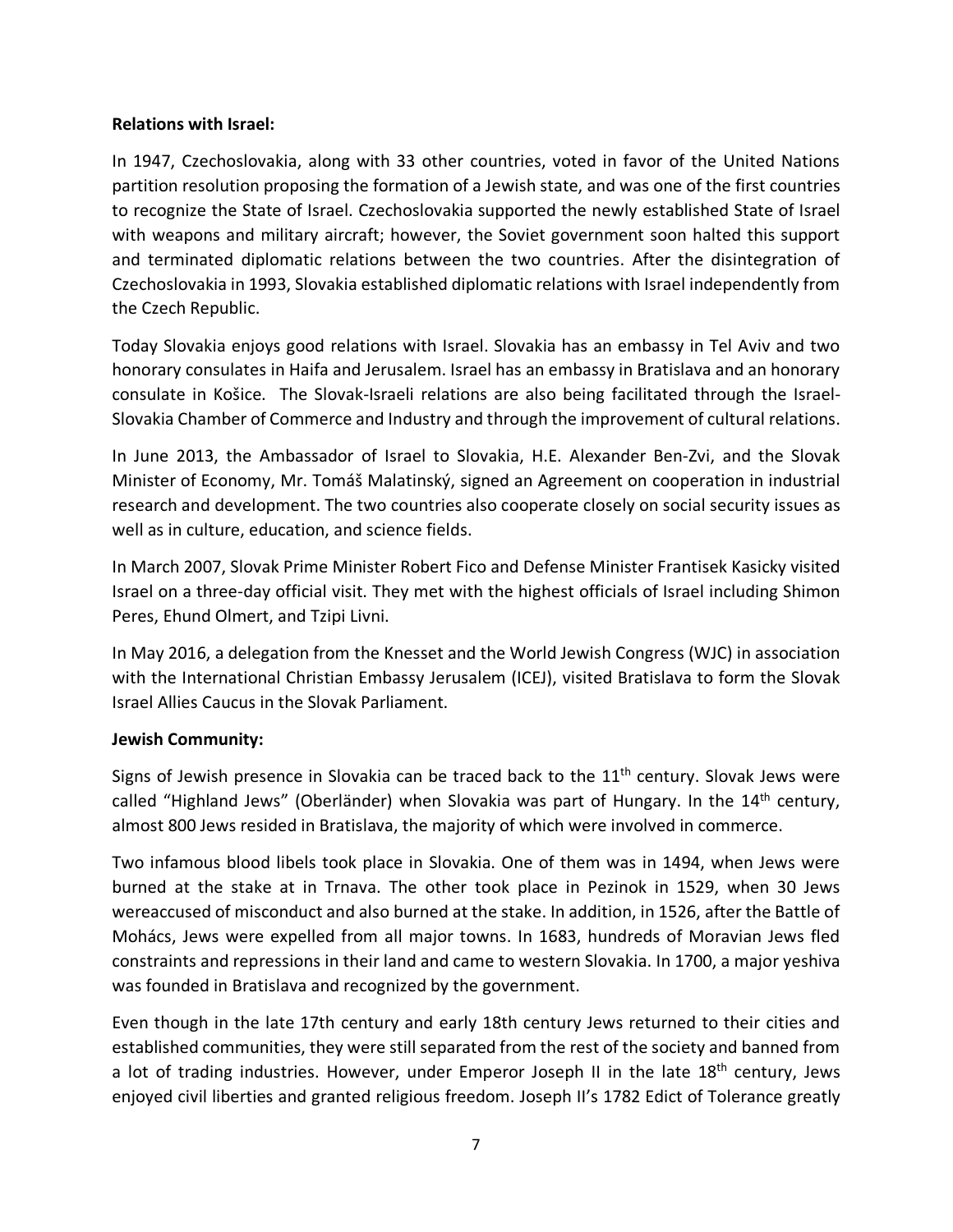benefited Jews in Slovakia as they were given opportunities to get education, practice different professions, and be useful to the state.

The Slovak Jews' living conditions significantly improved during the Austro-Hungarian dual monarchy. The Hungarian Emancipation Law promoted integration of Jews into the rest of the society and support for their industries. As a result, the Jewish population grew; however, this instigated more anti-Semitism within nationalist groups. The 1896 Reception Law, placing Judaism on the same level as Christianity, also promoted the growth of anti-Semitism in Slovakia. Even though Jews were protected on a legal level, they were still not accepted by many people.

In the beginning of the 20<sup>th</sup> century Bratislava hosted the first Hungarian Zionist Convention and the first World Mizrachi Congress.

After the creation of Czechoslovakia in 1918, Jews declared themselves a separate nationality and thrived in industry and cultural life, holding more than one-third of all industrial investments. Before World War II there were approximately 135,000 Jews in Slovakia. There were also 217 congregations in Slovakia. However, all this was threatened by the growing anti-Semitism in the country and the populous anti-Jewish demonstrations led by the Nationalist Youth Movement in the late 1930s.

In March 1939, Slovakia proclaimed its independence as a Nazi puppet state and a "Jewish Code", resembling the Nuremberg Laws, was established in September 1941. A series of anti-Jewish laws were passed since the "Jewish Code" further restricting the lives of Jews in Slovakia. Jews were quickly eliminated from all government positions and military. Jews were deprived of their right to own cars and guns. The government also took control of all Jewish businesses.

The pro-Nazi government of Jozef Tiso was one of the first Axis powers to agree to deport its Jews. Slovak Jews were deported to concentration camps in Sered, Novaky, and Vyhne. The Slovak authorities also transported Jews to the German Reich border and turned them over to German SS. These Jews were killed in Auschwitz, Lublin/Majdanek, and Sobibor. Overall, only 25,000 thousand Slovak Jews survived the Holocaust.

A lot of surviving Jews decided to emigrate to Israel or the United States due to the newly established Slovak Communist government's hostility to Zionism and religious life. With the collapse of the Soviet Union, democracy was restored and thus Jewish consciousness slowly started to reawaken in Slovakia.

Today, there are about 3,000 Jews in Slovakia. The biggest Jewish communities are in Bratislava and Kosice.

The Federation of the Jewish Communities is the biggest communal organization in Slovakia. It serves as an umbrella organization for all Jewish communities in the country. There are branches of international Jewish organizations currently present in Slovakia, such as Maccabi and B'nai B'rith.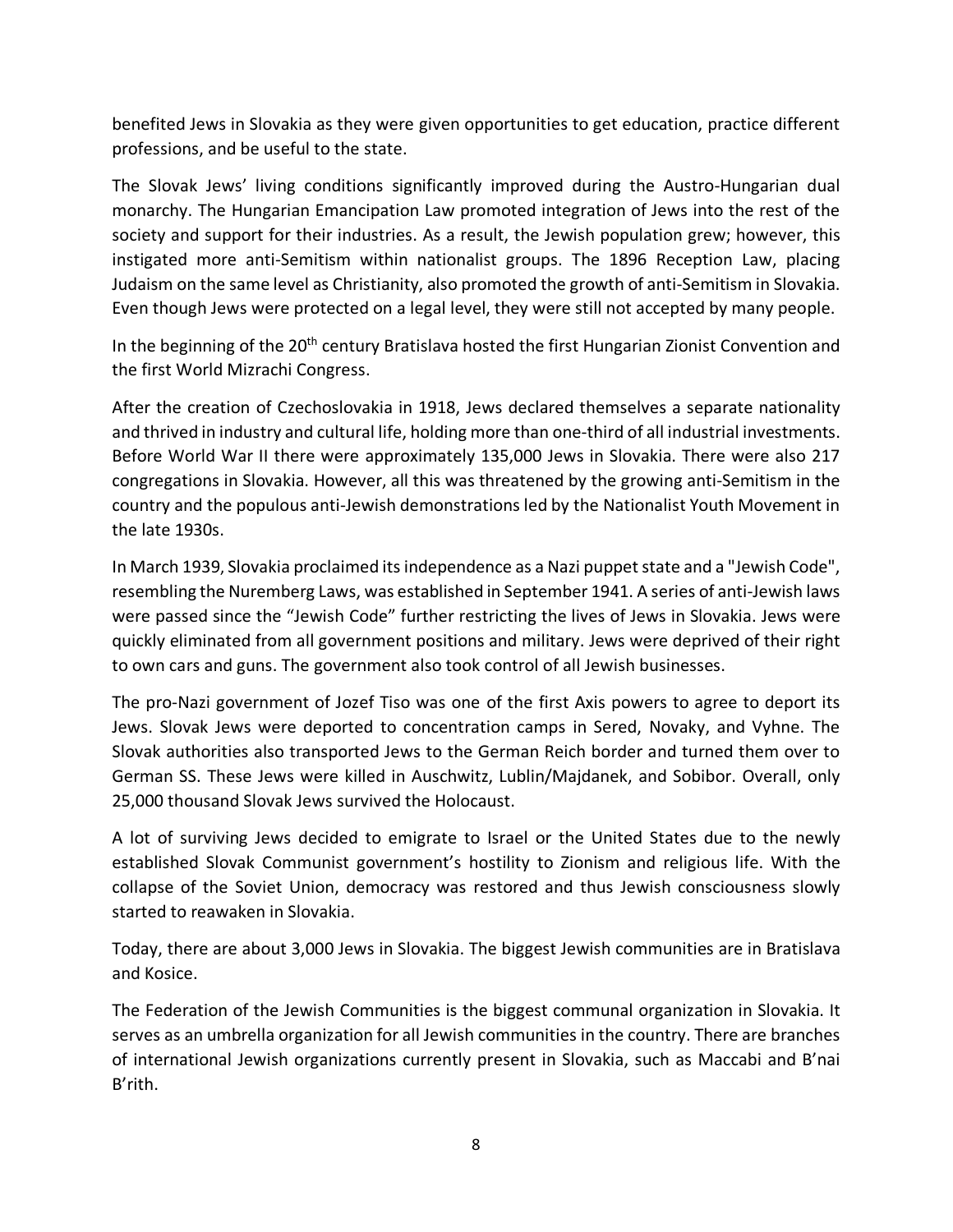Slovakia's Jewish community is of a small size, yet it is very active. Some of the most prominent Jewish events include the Summer and Winter Maccabi Games, Moadon Camps for Children, and socializing events organized by the Slovak Union of Jewish Youth.

Currently, there are two kosher restaurants in Slovakia; one is in Bratislava, the other – in Kosice. There is one Jewish kinder garden in Slovakia located in Bratislava.

Synagogues are located in many Slovak towns. The synagogues in Bratislava and Kosice operate regularly and Rabbis are active in both cities.

Despite the fact that the standard of Jewish life in Slovakia is improving, the Jewish population is declining as most Slovak Jews are over 70 years old and a lot of young Jews are integrating into the Slovak society through intermarriage.

Slovakia sites of Jewish interest include more than 100 synagogues and almost 700 cemeteries all across the country. One of the most prominent Jewish cultural sites in Slovakia is the Chatam Sofer Memorial. The memorial is the only remaining part of the centuries-old Jewish cemetery where Chatam Sofer, one of the leading  $19<sup>th</sup>$ -century Orthodox rabbis, was buried. Chatam Sofer's tomb is surrounded by 23 other graves in an underground setting.

Some other Jewish cultural sites in Slovakia include the Museum of Jewish Culture in Bratislava, Heydukova Street Synagogue, and the former Status Quo Ante synagogue in Tranva.

#### **Anti-Semitism:**

There is no official state discrimination against the Jewish community in Slovakia. The Slovak law criminalizes Holocaust denial and prohibits defamation of nationalities.

Despite this, anti-Semitic rhetoric and incidents in Slovakia are still an issue. Mostly, the instigators of anti-Semitic acts are far-right organizations that continue to celebrate the fascist state and honor its authorities. Neo-Nazi groups have an estimated 500 active members and thousands of sympathizers that help spread anti-Semitic messages. Though direct anti-Semitic incidents are rare in Slovakia, the rise of far-right parties has made anti-Semitic rhetoric more common.

In August 2015, the *Bystricky Kraj* newspaper, controlled by far-right People's Party Our Slovakia (LSNS) leader Marian Kotleba, published a cartoon that turned out to be a copy of a Nazi-era cartoon. The cartoon depicted a man with curly hair and a long nose holding banknotes and was positioned next to a story criticizing bankers for the indebtedness of Banks Bystrica residents. The text "with Jews… you lose" was erased; however, other media outlets quickly picked up on the similarities and criticized the cartoon.

In 2015, far-right groups were active in organizing events to honor the World War II Slovak fascist state and its president, Josef Tiso. The People's Party Our Slovakia was particularly operative in arranging these events of commemorations. The efforts to dignify the period of the fascist Slovak state are welcomed by some representatives of the Catholic Church and some historians close to